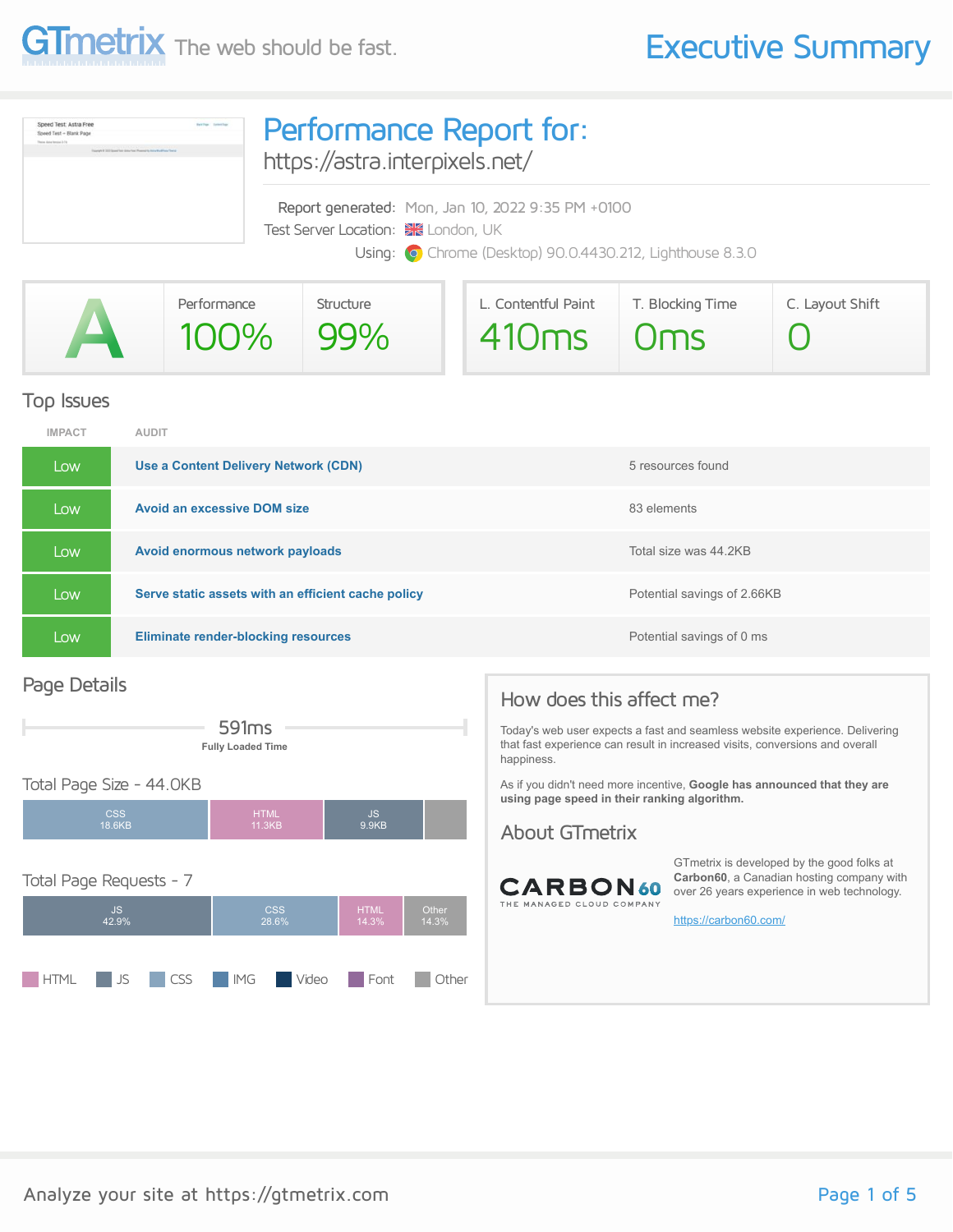# **GTmetrix**

#### Page scores



#### Page metrics



#### Page sizes and request counts

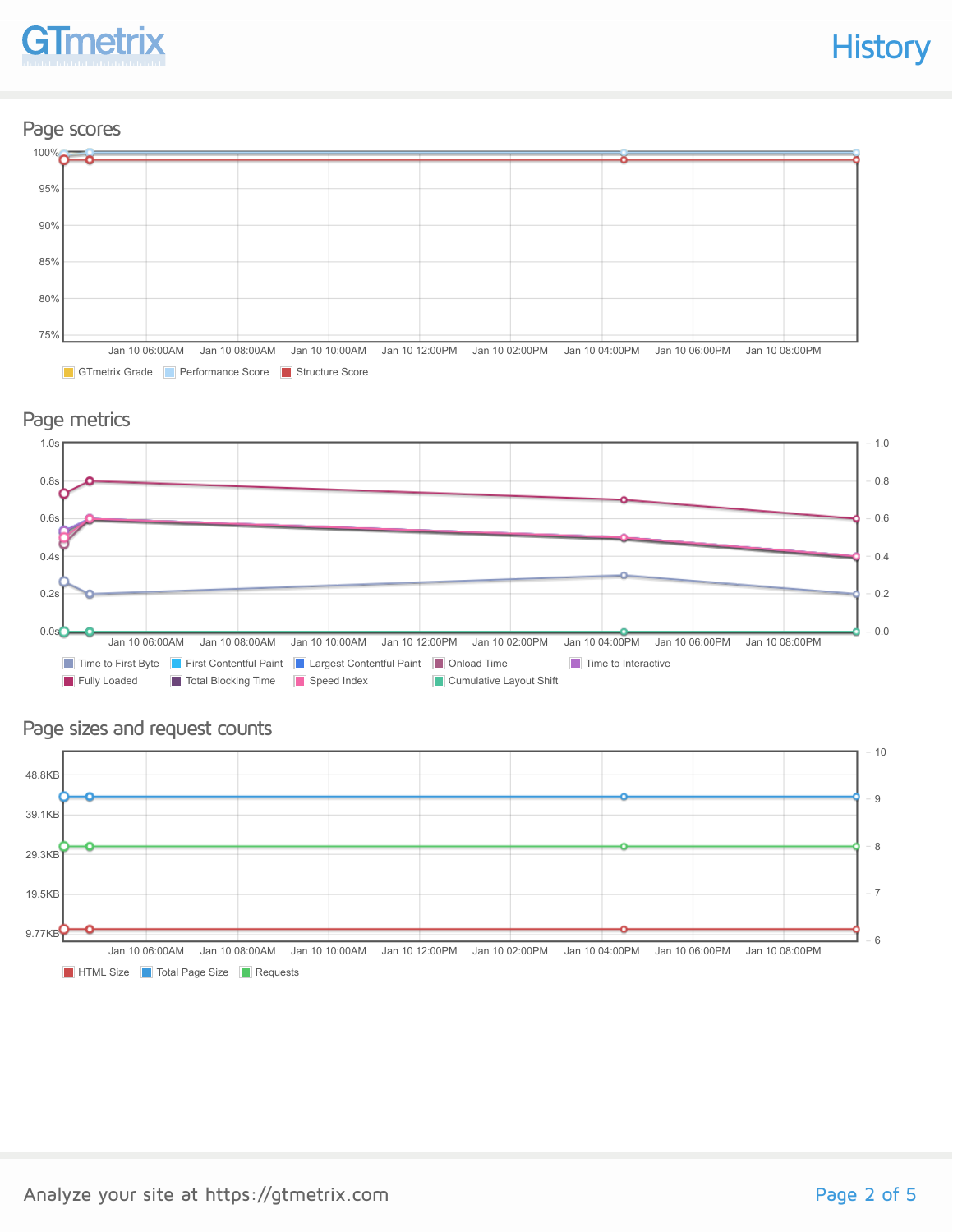# **GTmetrix**

The waterfall chart displays the loading behaviour of your site in your selected browser. It can be used to discover simple issues such as 404's or more complex issues such as external resources blocking page rendering.

#### **Speed Test: Astra Free – Just another WordPress site**

|                                           | 200 | astra.interpixels.net | 11.0KB                            | 223ms            |                  |
|-------------------------------------------|-----|-----------------------|-----------------------------------|------------------|------------------|
| main.min.css?ver=3.7.6                    | 200 | astra.interpixels.net | 8.17KB                            | 21ms             |                  |
| style.min.css?ver=5.8.3                   | 200 | astra.interpixels.net | 10.4KB                            | 24ms             |                  |
| frontend.min.js?ver=3.7.6                 | 200 | astra.interpixels.net | 3.97KB                            | 25ms             |                  |
| wp-embed.min.js?ver=5.8.3                 | 200 | astra.interpixels.net | 934B                              | 25ms             |                  |
| wp-emoji-release.min.js?ver=5.8.3         | 200 | astra.interpixels.net | 4.98KB                            | 19 <sub>ms</sub> |                  |
| favicon.ico                               | 302 | astra.interpixels.net |                                   |                  | 154ms            |
| w-logo-blue-white-bg.png                  | 200 | astra.interpixels.net | 4.02KB                            |                  | 18 <sub>ms</sub> |
| 8 Requests<br>43.5KB (218KB Uncompressed) |     |                       | Fully Loaded 591ms (Onload 408ms) |                  |                  |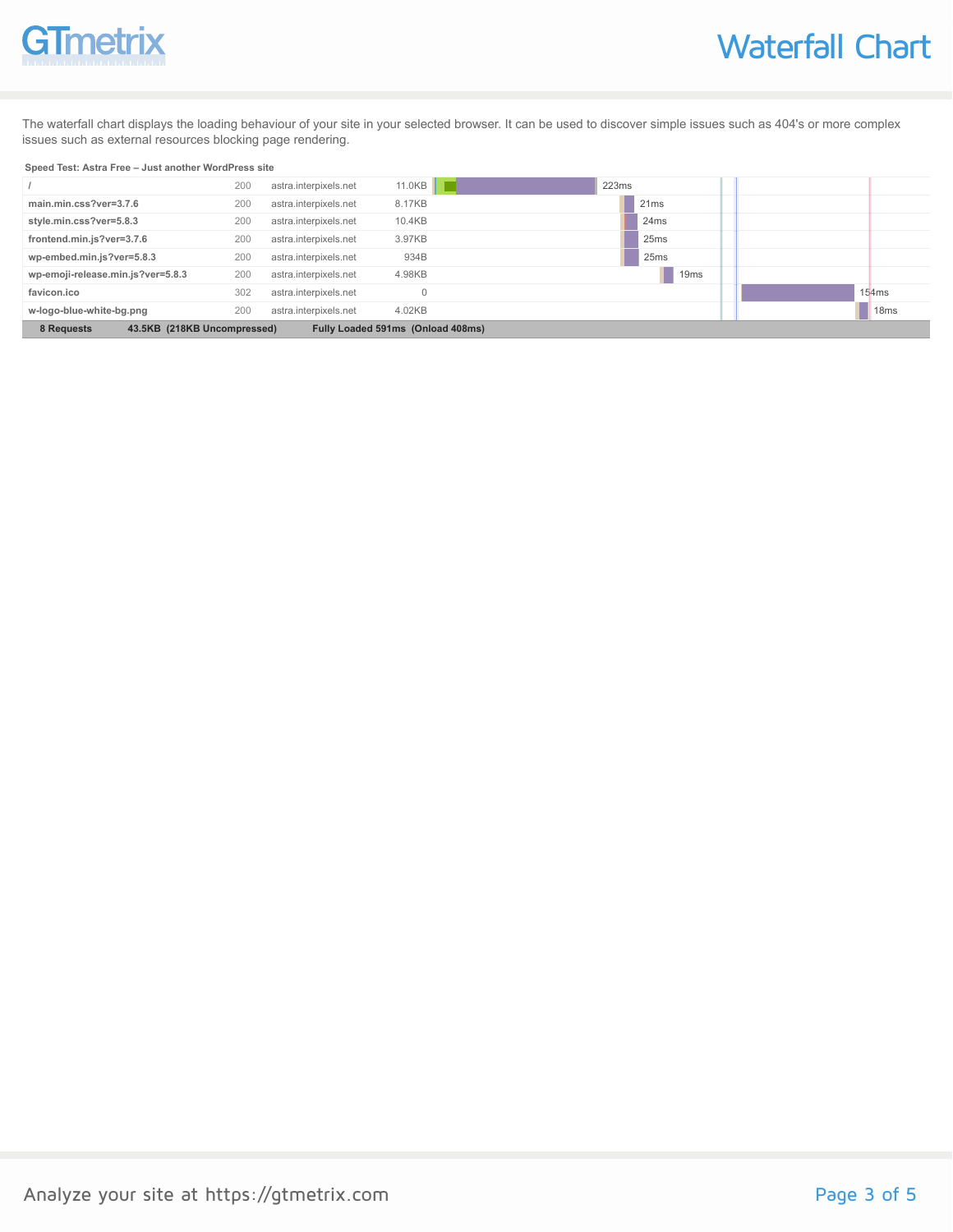

### **Performance**

| 0.1s                        | 0.1s                                                                                                                                            | 0.2s | 0.2s                                                            | 0.3s                                              | 0.4s  | 0.4s                                                                                                                                      | 0.5s                                                                                                                              | 0.5s                                                               | 0.6s                                              |
|-----------------------------|-------------------------------------------------------------------------------------------------------------------------------------------------|------|-----------------------------------------------------------------|---------------------------------------------------|-------|-------------------------------------------------------------------------------------------------------------------------------------------|-----------------------------------------------------------------------------------------------------------------------------------|--------------------------------------------------------------------|---------------------------------------------------|
|                             | <b>Performance Metrics</b>                                                                                                                      |      | TTFB: 220ms<br>Redirect: 0ms<br>Connect: 32ms<br>Backend: 188ms |                                                   |       | Onload Time: 408ms                                                                                                                        | London State<br>Service Control<br>First Contentful Paint: 410ms<br>Largest Contentful Paint: 410ms<br>Time to Interactive: 410ms | Local de Casalho<br>Service de Casalho<br>Fully Loaded Time: 591ms |                                                   |
|                             | <b>First Contentful Paint</b><br>How quickly content like text or images are painted onto<br>your page. A good user experience is 0.9s or less. |      |                                                                 | Good - Nothing to<br>do here<br>410 <sub>ms</sub> |       | Time to Interactive<br>How long it takes for your page to become fully<br>interactive. A good user experience is 2.5s or less.            |                                                                                                                                   |                                                                    | Good - Nothing to<br>do here<br>410 <sub>ms</sub> |
| Speed Index                 | How quickly the contents of your page are visibly<br>populated. A good user experience is 1.3s or less.                                         |      |                                                                 | Good - Nothing to<br>do here<br>406ms             | less. | <b>Total Blocking Time</b><br>How much time is blocked by scripts during your page<br>loading process. A good user experience is 150ms or |                                                                                                                                   |                                                                    | Good - Nothing to<br>do here<br>Oms               |
| experience is 1.2s or less. | Largest Contentful Paint<br>How long it takes for the largest element of content (e.g.<br>a hero image) to be painted on your page. A good user |      |                                                                 | Good - Nothing to<br>do here<br>410 <sub>ms</sub> |       | Cumulative Layout Shift<br>How much your page's layout shifts as it loads. A good<br>user experience is a score of 0.1 or less.           |                                                                                                                                   |                                                                    | Good - Nothing to<br>do here                      |

### Browser Timings

| Redirect | Oms   | Connect     | 32ms  | Backend          | <b>188ms</b>      |
|----------|-------|-------------|-------|------------------|-------------------|
| IFB.     | 220ms | DOM Int.    |       | 387ms DOM Loaded | 389ms             |
| Onload   | 408ms | First Paint | 410ms | Fully Loaded     | 591 <sub>ms</sub> |